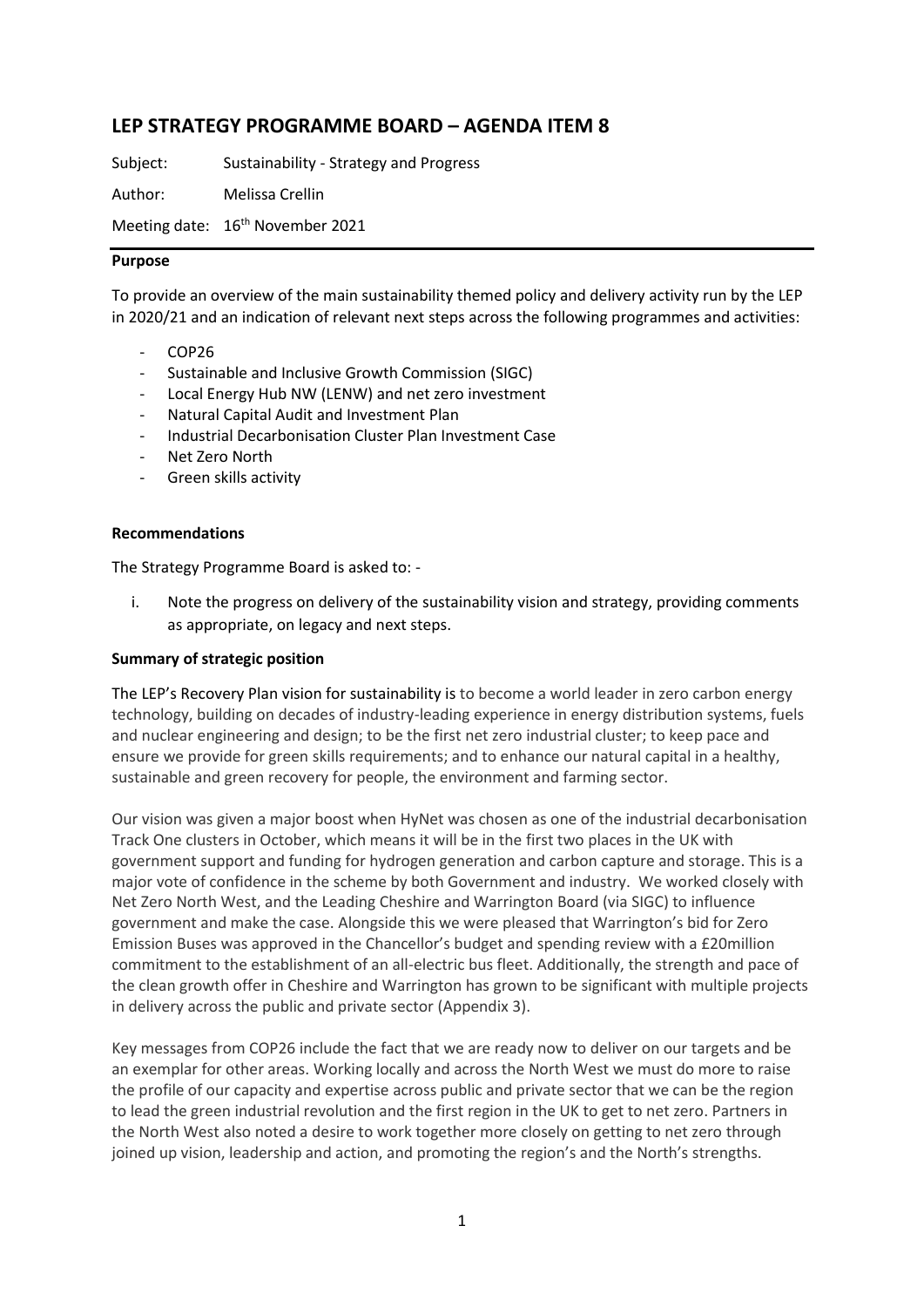Our task is now to plan for the legacy of COP26 on both a C&W and North West/Northern level. On a policy and investment level we will play a critical part in the development of Net Zero North and future North West activity, and ensure we maximise investment via Invest Net Zero Cheshire schemes, the NZNW Cluster Plan Investment Case, and potentially the planned future Green Expo in Chester in June 2022. On promotion we are working on our net zero/clean growth credentials and wider awareness raising and positioning for the subregion on the energy and clean growth agenda. This will include a series of marketing and communications materials and campaigns locally, and a short film about the economic opportunities, and a set of case studies on national and LEP websites.

Alongside this we will also be working hard to finalise the output of the Sustainable and Inclusive Growth Commission (action plan and recommendations) to take out to public consultation and then implementation. These plans will also feed into future LEP/subregional strategy. And we will be progressing the next steps for the Natural Capital Audit and Investment Case and green skills.

### **Background**

Throughout 2021 the LEP's activity programme to deliver on the sustainability vision has included:

- Representing the subregion by feeding into ongoing activity at North West and Northern level and developing specific activity in C&W (LENW, COP26, Net Zero North West, NP11). This has also included recruitment activity towards an Energy Programme Manager to work with stakeholders to develop the Invest Net Zero Cheshire portfolio as well as supporting the Local Energy Hub North West.
- Acting as Secretariat for the Sustainable and Inclusive Growth Commission which was set up by the Leaders' Board to challenge the subregion to go further faster on sustainable and inclusive growth in response to the new vision of a 'healthy, sustainable, inclusive and growing' economy.
- Commissioning and overseeing the development of plans with stakeholders which are in various stages (Natural Capital Audit; Cluster Plan Investment Case)
- The development of a Green Skills report

## **COP26**

Overall, the LEP/subregion's contribution to the COP26 programme of activity has been to support in getting both the C&W and North West messages across to a wider regional, national and international audience. Feedback from Metro Mayors who attended the COP26 blue zone suggests that our presence was felt both nationally and internationally. Key messages taken away include the fact that we are ready now to deliver and must do more to raise the profile of our capacity and expertise across public and private sector that we can be the region to lead the green industrial revolution and the first region in the UK to get to net zero, which was significantly strengthened by the HyNet announcement. Partners in the North West also noted a desire to work together closer and more often on getting to net zero and promoting the region's and the North's strengths.

At COP26 a number of agreements were reached:

- More than 100 world leaders agreed to reverse deforestation by 2030 including Brazil. A previous similar agreement failed but it is stated that this pledge is being backed with almost £14bn of public and private funds
- An alliance of more than 90 nations (largely led by the USA and Europe), representing twothirds of the global economy – committed to reduce methane emissions by at least 30% from current levels by 2030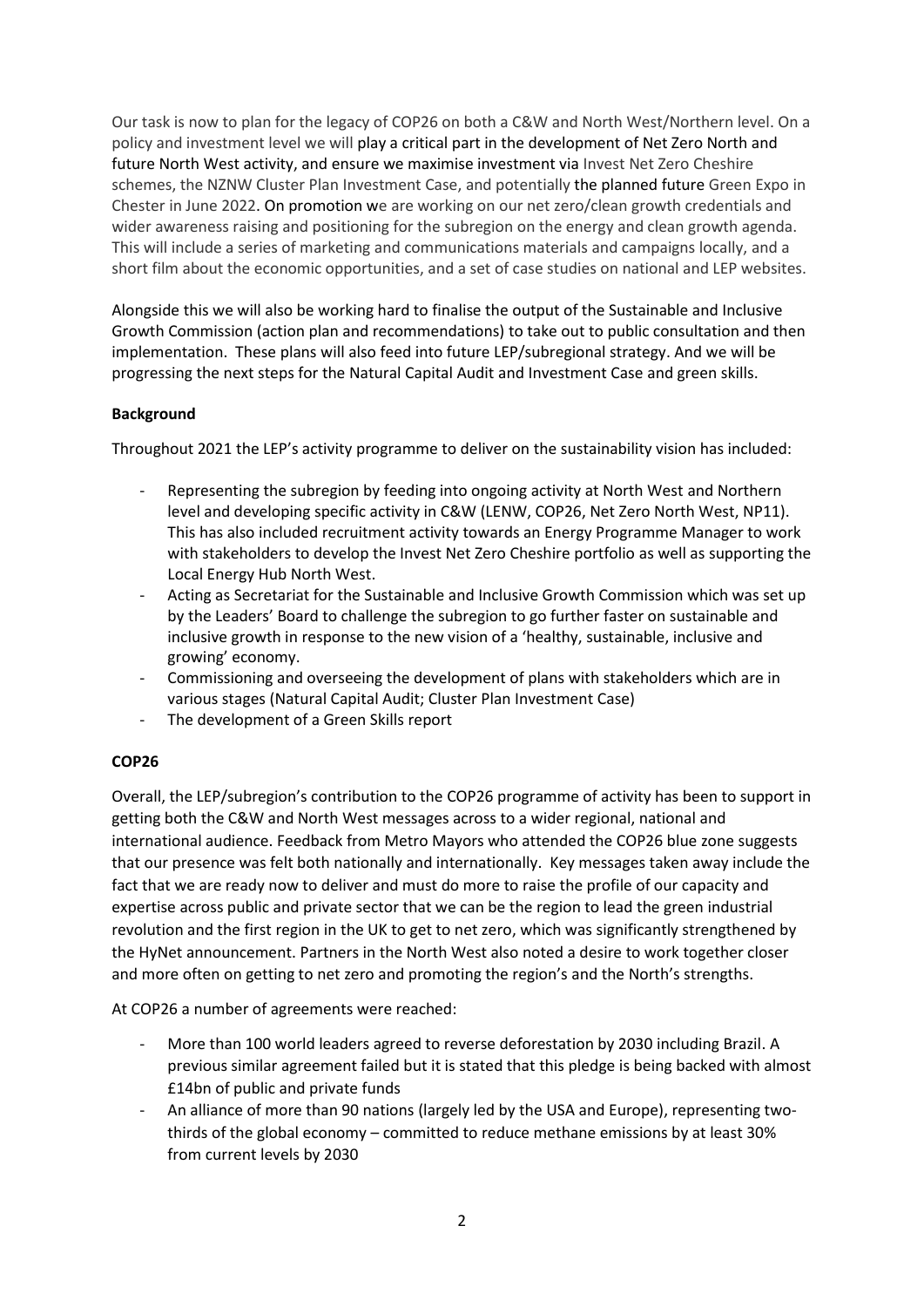- A non-binding pledge to phase out existing coal-fuelled power plants and stop building new ones. Signatories include major banks and 46 countries, 23 of which are making commitments on ending coal for the first time (China and US did not sign up)
- Nearly 500 global financial services firms agreed to align 130 trillion dollars (or 40 per cent of the world's financial assets) with the climate goals set out in the Paris Agreement, including limiting global warming to 1.5 degrees C (though there is criticism that they are allowed to continue investing in fossil fuels)
- The US and China announced that they would work together this decade to limit global temperature rise to 1.5 degrees
- A new alliance that commits countries to setting a date to ending oil and gas use and halting new licences for exploration was launched

Alok Sharma, President of COP26, said that some progress has been made but it is not enough. The analysis shows that the world is still heading for 2.4 degrees of warming in terms of their national plans (NDC plans - nationally determined contributions). The final text of the COP26 Glasgow Agreement includes provisions on: phasing *down* coal and fossil fuel subsidies; for countries to submit their NDCs on an annual basis rather than 5-yearly; to acknowledge loss and damage (of particular importance to developing countries) with money for adaptation increased; speeding up the global transition from fossil fuelled cars to zero emissions vehicles (electric and hydrogen) – ending new car sales in leading markets by 2035 and globally by 2040 (but 4 of the world's biggest car markers didn't sign, and China and US were absent). The UK retains the Presidency for another year until COP27 in Egypt, to continue to implement the Glasgow Agreement.

Our task for now is to plan for the legacy of COP26 on both a C&W and North West level. We are working on promotion of net zero/clean growth credentials and wider awareness raising and positioning for the subregion on the energy and clean growth agenda. This will include a series of marketing and communications materials and campaigns locally, including a short film about the economic opportunities, and a set of case studies on the COP26 'carbon copy' national and LEP websites. On a policy and investment level we will build on this activity via the community led Green Expo that is planned for summer 2022, the NZNW Cluster Plan Investment Case and by driving forwards Invest Net Zero Cheshire schemes.

#### **Sustainable and Inclusive Growth Commission**

In November 2020 we set up a Sustainable and Inclusive Growth Commission to act as a catalyst for and provide advice on the delivery of a programme that will realise the new subregional vision to build a better future together post-Covid and to respond to the pressing challenges of climate change. Reporting to the Sub-regional Leaders Board and working closely with locally based bodies, the Commission draws evidence from a wide range of sources and via focused sub-groups which engage closely with subject-matter experts, and was set up to run for two years in four phases of six months each: collate; plan; engage and action.

The Commission is jointly chaired by Cllr Sam Corcoran, Leader of Cheshire East, and Robert Davies, MD of EA Technology with three further elected members, eight leading private sector and civil society figures and 6 officers, in addition to co-opting individuals onto thematic subgroups. The work is divided into themes including: roadmap to net zero; sustainable transport; climate change and land use; inclusive economy and funding and finance.

We will use the output of the Commission (it's action plan and recommendations) to feed into future LEP/subregional strategy development to ensure that stakeholder views are captured and fed in and to benefit from the wider evidence base and pool of ideas which have been developed by SIGC.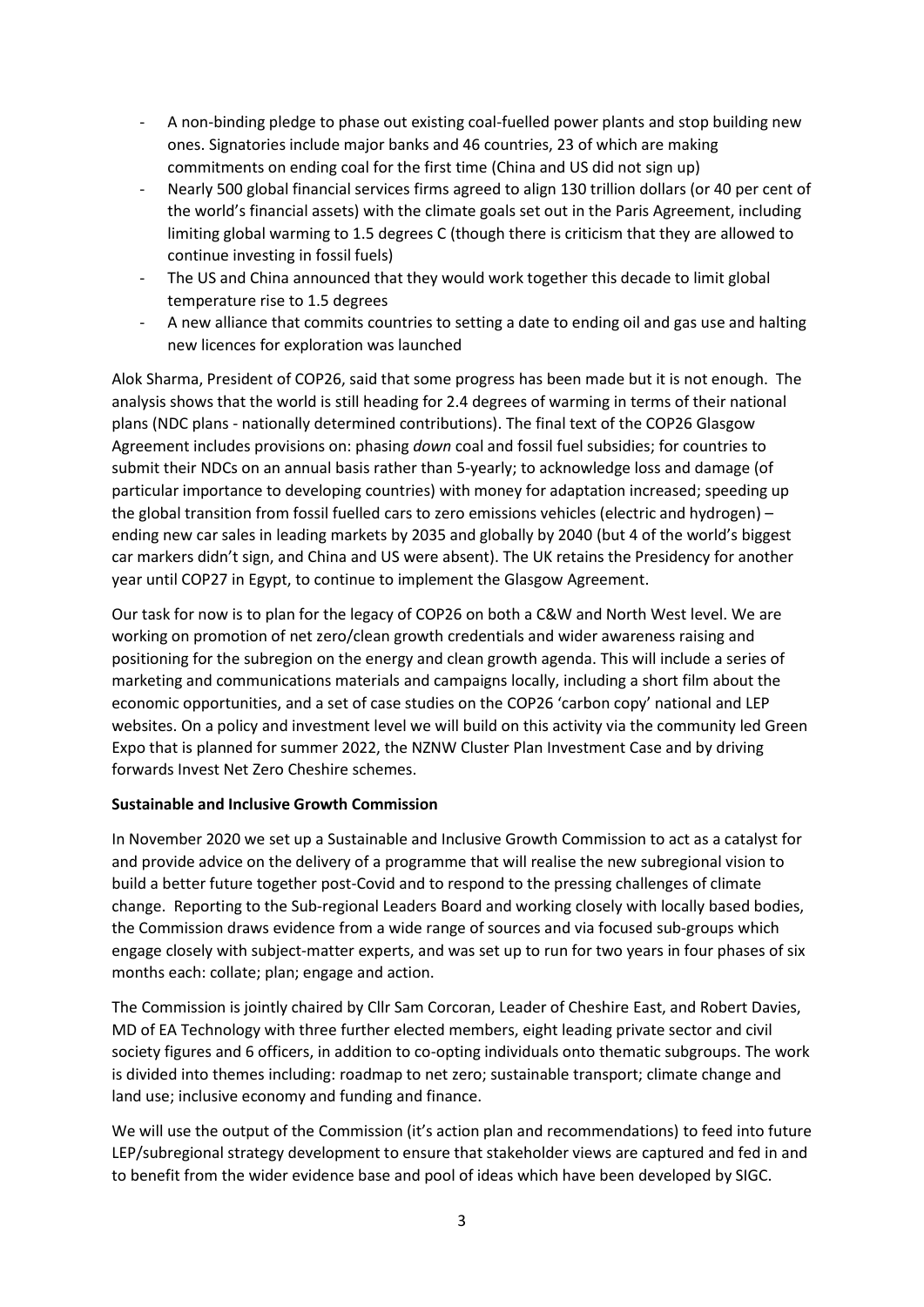The Commission is currently in its planning phase, which began in July 2021 and is envisaged to last for approximately 6 months. This follows the 'Collate' stage which began in November 2020 where it was pulling together its ideas and evidence base. During the planning phase, the longlist of projects is being looked at more closely to consider project definition and feasibility further and establish project action plans. Each working group is reviewing the longlist of projects and undertaking a review categorising the projects into types (e.g. lobbying/policy/delivery), identification of headline costs and benefits, elimination of duplication and securing complementarity (List of Working Groups and their members in Appendix 2). Projects and proposals are being evaluated for social impact using an inclusivity toolkit and for investment potential where appropriate through an outline business case template.

Based on the information gathered, resource requirements identified and stakeholder involvement, the Commission is creating a draft action plan which will be presented to the Leading C&W Board meeting to review in the light of priorities and wider benefits. This will also be reviewed at the subregional Growth Directors' meeting. Beyond the planning phase it is envisaged that there will be consultation and implementation phases lasting approximately 6 months each. There will be Commission meetings in November and December to continue to finalise the action plan and to create the consultation plan.

A summary of the Commission's topic areas/proposals and wider membership is outlined in Appendix 2.

### **Local Energy Hub NW and Net Zero Investment**

The LEP is a Board member on the Local Energy Hub North West (LENW), alongside the other subregions in the North West. We have recently signed an MoU with LENW to host an Energy Programme Manager role as a 2 year FTE with possibility of 3 year extension beyond this. We have been out to recruitment, which is still in progress.

This role is critical for the LEP and subregion as it will support the Cheshire Energy Hub and wider stakeholders to remove barriers to investment and thus to help schemes (such as those highlighted in Invest Net Zero Cheshire) to be delivered to support the reaching of targets on climate change and net zero. The Invest Net Zero Cheshire programme is a £1 billion pipeline of projects at outline business case for investment from industry and Government with the Cheshire Energy Hub predicting that more than 30,000 jobs would be created. We are one of the first areas in the UK to put together such a Net Zero Investment Plan.

We are providing pump priming finance of £5k to a Green Expo and Investment Conference that is to be delivered in 2022 in Chester, led by a community organisation called CHASE.

#### **Natural Capital Audit and Investment Plan**

The need was identified for a Natural Capital Audit and Investment Plan as part of our Quality of Place Strategy, and the Strategic Economic Plan. We worked with several partners to commission the work in 2020, and the project has just been completed in October 2021. Natural capital is critical in building our resilience to climate change and as part of long-term sustainable growth.

The material has fed into the SIGC climate change and land use working group and next steps will be agreed between the SIGC, the steering group and the Local Nature Partnership. Next steps also include the publishing of the reports on the LEP's website and individual bodies reviewing and implementing specific recommendations at local and subregional levels. There is a pressing need for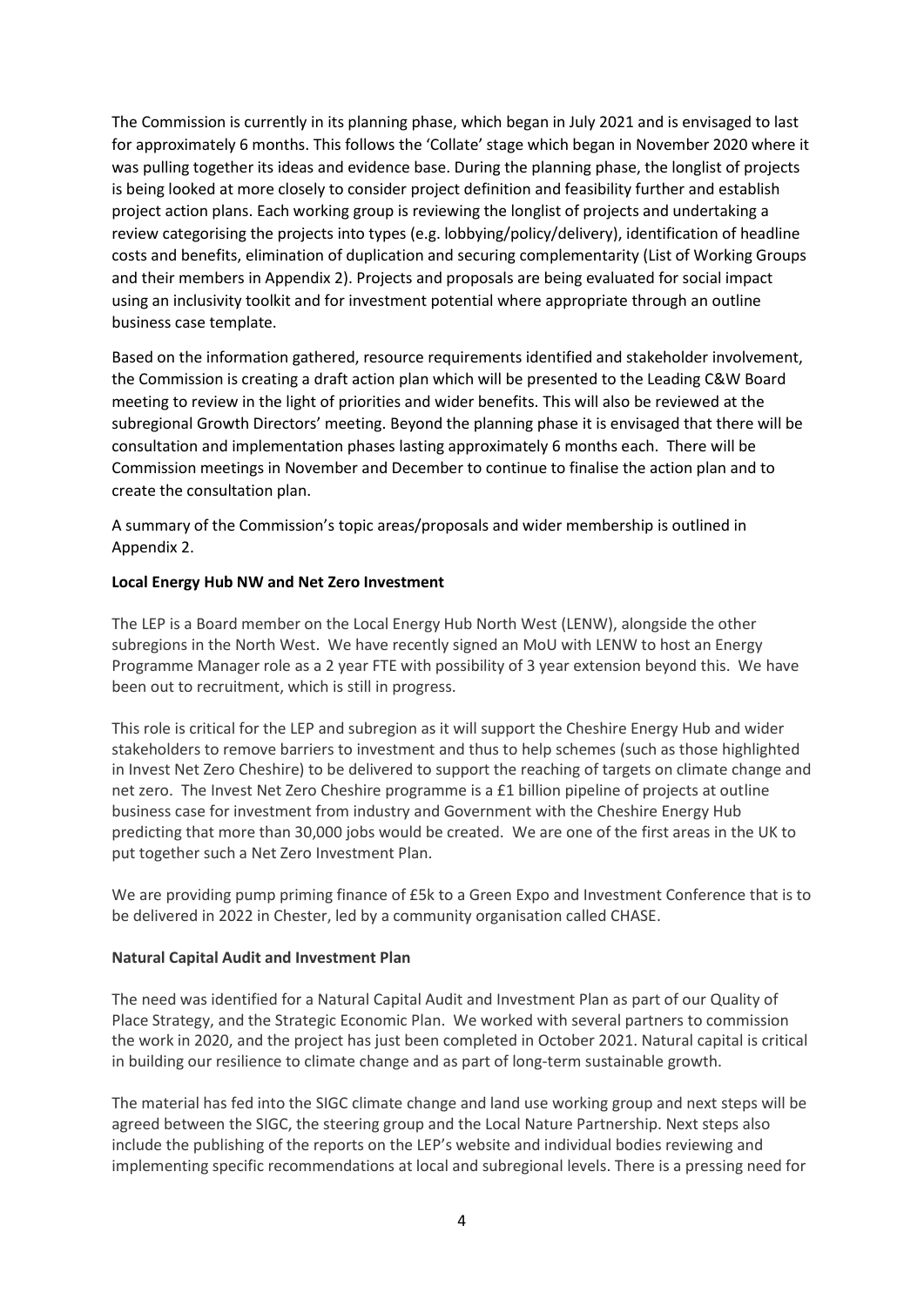the data to be hosted sub-regionally and a model agreed for parties to access. The steering group will be discussing this next week.

The work provides a detailed baseline for the provision of blue and green infrastructure and has developed case study examples of investment projects that could, amongst other things, reduce the risk of flooding, increase the amount of carbon stored in the natural environment and improve air quality. Case studies include sustainable agricultural production, carbon sequestration and biodiversity enhancement including examining the use of peatland restoration, water quality and flow improvements. The work has been beginning to identify locations where multiple strategic themes overlap with the potential to simultaneously deliver multiple benefits, and solutions exist within the data.

### **Net Zero North West and Industrial Decarbonisation Cluster Plan Investment Case**

Net Zero North West is aiming to develop the UK's first low carbon industrial cluster by 2030. Led by industry the cluster is driving investment into the net zero economy and post COVID-19 green recovery. This will create at least 33,000 jobs and see over £4bn invested in the region. The cluster will make a significant contribution to the UK's legally binding target to reach net zero carbon emissions by 2050, as well as local net zero carbon targets.

Cheshire and Warrington Local Enterprise Partnership appointed consultants Mace in May 2021 to undertake the development work for the Investment Case. The LEP is monitoring the delivery of the investment case through key milestones, ensuring the quality of the outputs, so that the investment case and component parts form a robust and compelling proposition for public and private investment in the region and are able to withstand rigorous scrutiny. This work is underway with the draft investment case due at the end of November.

#### **Net Zero North**

We are feeding into the production of a Net Zero North report by NP11 with the intention of socialising key concepts and ideas with Ministers to show how the north can be Government's major delivery partner on net zero as part of the Levelling Up agenda.

#### **Green Skills**

A green skills report was commissioned and undertaken as part of the LEP's Skills and Employment Board and Data and Labour Market Group[: Data and Labour Market Reports -](https://cheshireandwarrington.com/what-we-do/skills-and-education/data-and-labour-market-information/data-and-labour-market-reports/) Cheshire and [Warrington.](https://cheshireandwarrington.com/what-we-do/skills-and-education/data-and-labour-market-information/data-and-labour-market-reports/) The data and labour market information is used to inform the development of the curriculum across Cheshire and Warrington as well as the activities of the Pledge in inspiring and informing young people about new technologies and career opportunities.

Recent investments of Local Growth Fund skills funding has focused on specialised equipment to support digital, science, technology and engineering and has included a focus on sustainability including investments in vertical farming and automated dairy farming at Reaseheath.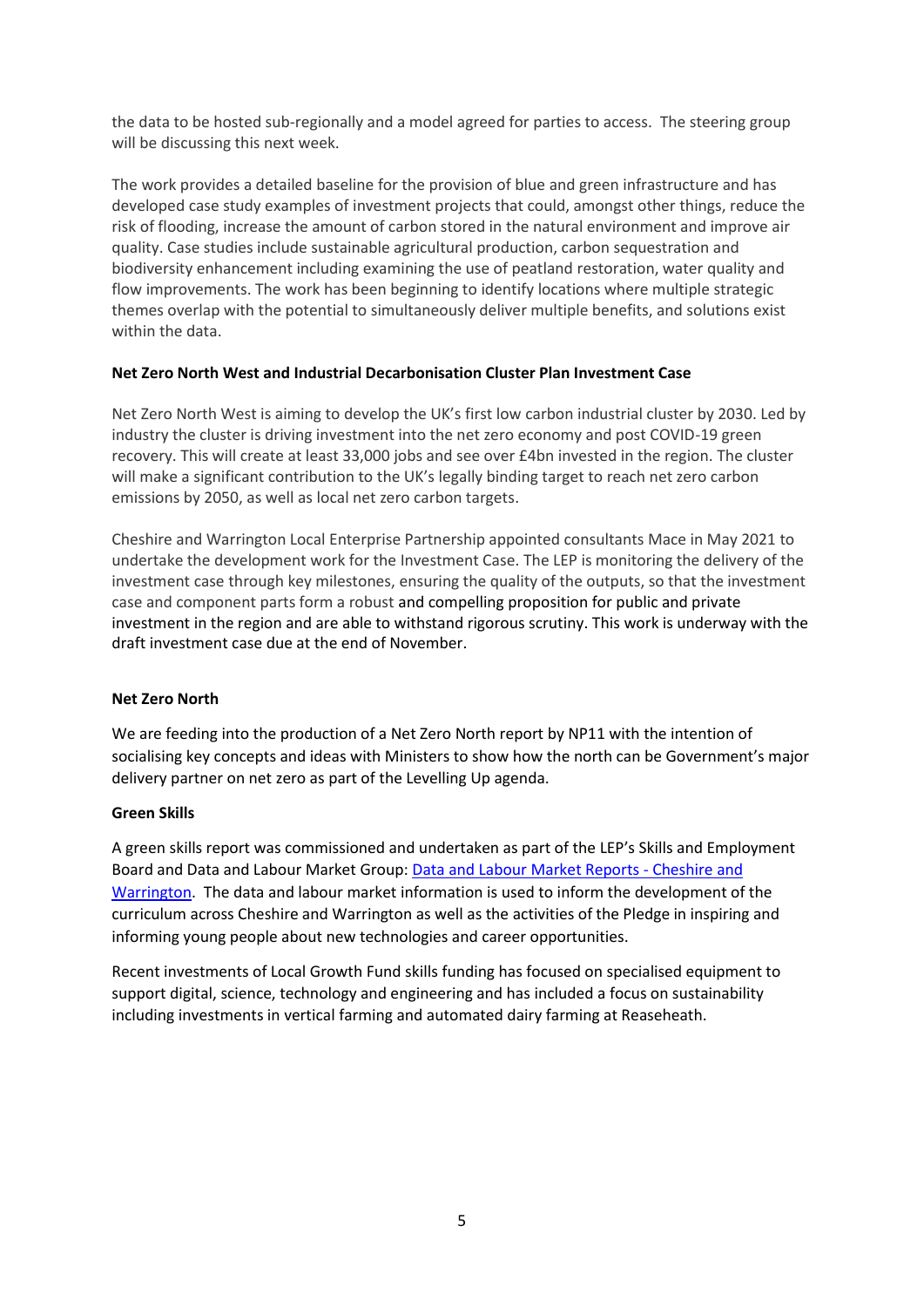### **Appendix 1 – NW COP26 Events**

#### *Overview of COP26 activity*

The LEP has been representing the subregion on the COP26 North West steering group which has been part-funded by BEIS channelled via the Local Energy Hub NW and in partnership with the NW City Regions and LEPs. The LEP, HyNet and others have also sponsored the programme.

The regional activity has included:

- [Zero Carbon Tour](https://tour.planetmark.com/) Flagship Events and Site Visits 29<sup>th</sup> and 30<sup>th</sup> September
- NW Regional roadshow events on  $4<sup>th</sup>$  and  $9<sup>th</sup>$  November
- COP26 Fringe events and an official Green Zone event in Glasgow  $9^{th} 11^{th}$  November 2021

#### *Zero Carbon Tour*

The Zero Carbon Tour visited the Hydrogen Refuelling Station in Middlewich, Protos and Encirc in Ellesmere Port and, later, Warrington's Own Buses. It also attended the Flagship Event at Thornton Science Park on 29<sup>th</sup> September which was an opportunity to bring together all stakeholders involved in the Net Zero challenge together in person.

#### *Regional Roadshows*

COP26 Regional Roadshows are designed to promote the North West's ambition to become the first net zero region by 2040, and featured both civic and business leaders from across the NW.

The regional roadshow event of key interest to Cheshire and Warrington was the 'Powering the Green Industrial Revolution' event at The Heath, Runcorn, on 4<sup>th</sup> November, which aligns strongly with the subregional vision and strategy for energy and clean growth. It showcased the green industrial revolution projects which are in the pipeline that will make the vision a reality and ensure that the NW is seen nationally as a leader in innovation and at the epicentre of the transition to lowcarbon energy. It was live streamed and included projects like tidal power and nuclear, hydrogen production, carbon capture and storage and offshore wind with a primarily business audience. The LEP Chair was on a Leaders' Panel about Net Zero priorities and facilitated a Hydrogen panel.

The second regional roadshow event was entitled 'Power to the People: Enabling a Smart Energy Transition' at the Mayfield Depot in Manchester on 9<sup>th</sup> November. This event was focused on smart energy complementing The Heath event which was focused on energy production and was open to all. Panel sessions covered Transport, Energy, Buildings and Smart Networks. EA Technology was on a panel and the LEP were on a Leaders' Panel.

#### *Glasgow events*

These included one official COP26 Green Zone event on 9<sup>th</sup> November and a series of smaller public private breakfast, dinner and drinks reception on 10<sup>th</sup> and 11<sup>th</sup> November. Further details in table below.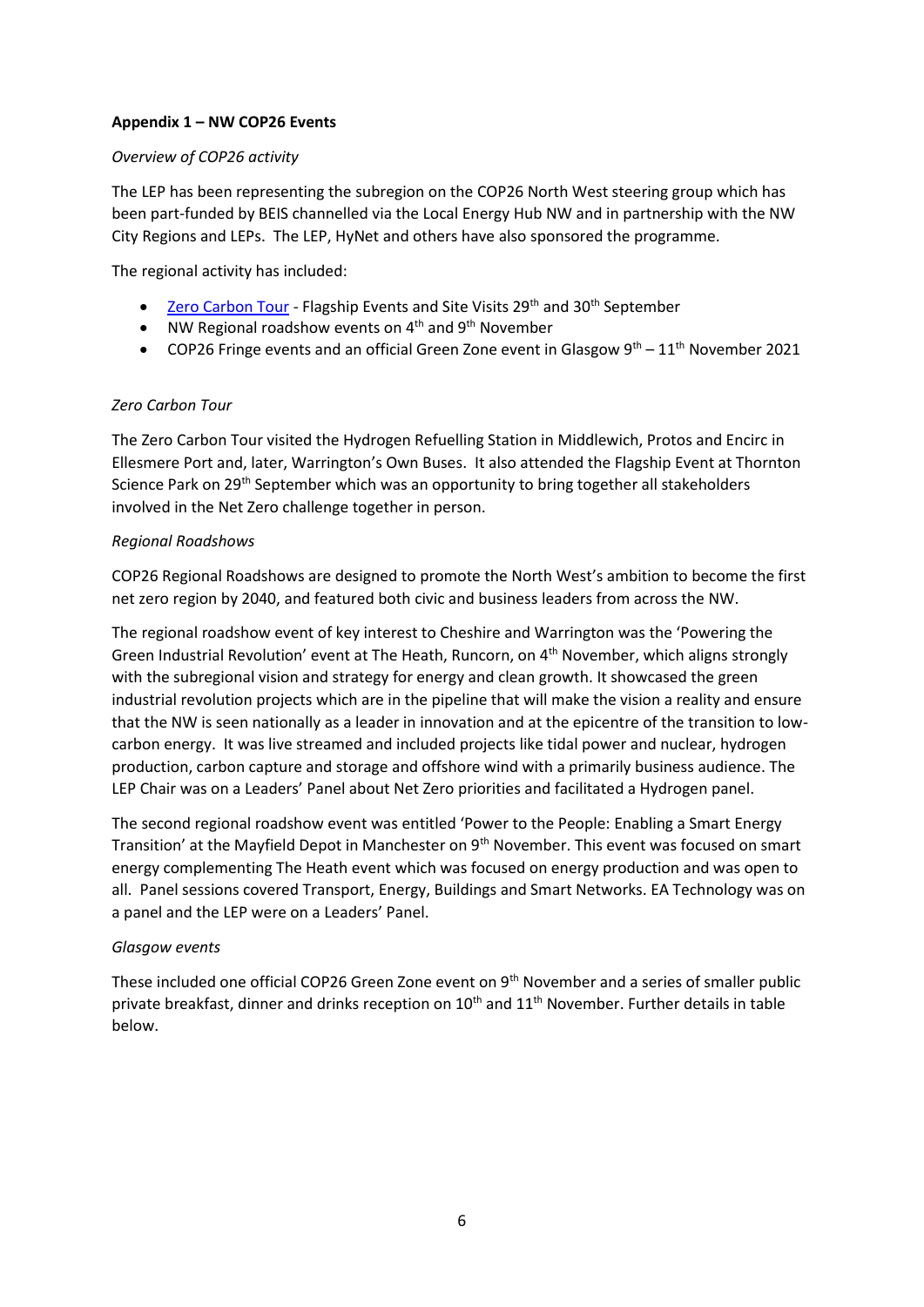| <b>Date</b>            | Event                                                       | <b>Notes</b>                      |  |
|------------------------|-------------------------------------------------------------|-----------------------------------|--|
| Tues 9 <sup>th</sup>   | NW Youth Event in Green Zone - 'Talkin bout my              | COP26 Green Zone                  |  |
| <b>November</b>        | generation' 4pm                                             | <b>Glasgow Science Centre</b>     |  |
|                        | Panel session 2x45 mins                                     |                                   |  |
|                        | (Organised by The Good Business Festival, led by NZNW       |                                   |  |
|                        | for EoI).                                                   |                                   |  |
| Weds 10th              | Transport in the Northwest: A Vision for future travel      | <b>Louise Gittins to speak</b>    |  |
| <b>November</b>        | Royal College of Physicians: dinner                         | Attendance:                       |  |
|                        |                                                             | <b>Louise Gittins</b>             |  |
|                        | 6-8.30pm                                                    | Clare Hayward                     |  |
|                        | Selected sponsors and partners                              | (Officer - Melissa Crellin)       |  |
|                        | 30 pax                                                      |                                   |  |
|                        |                                                             |                                   |  |
|                        | Hosts: Metro Mayor Steve Rotheram, Cllr Louise Gittins      |                                   |  |
|                        | (TfN) and Metro Mayor Andy Burnham                          |                                   |  |
|                        | Guest Speakers: Alstom, VOI, Chris Boardman                 |                                   |  |
|                        |                                                             |                                   |  |
| Thurs 11 <sup>th</sup> | $9am - 10.30am$                                             | Clare Hayward to speak.           |  |
| <b>November</b>        | Breakfast event to prepare a strategic legacy for COP26 for | Attendance:                       |  |
|                        | the NW                                                      | Clare Hayward                     |  |
|                        | 30 pax                                                      | <b>Louise Gittins</b>             |  |
|                        |                                                             | (Officer - Melissa Crellin)       |  |
| Thurs 11 <sup>th</sup> | M4 Industrial Cities Panel (plus International Mayors)      | <b>International Mayors Panel</b> |  |
| <b>November</b>        |                                                             | session at COP26 Tickets,         |  |
|                        |                                                             | Thu 11 Nov 2021 at 15:15          |  |
| Thurs 11 <sup>th</sup> |                                                             | Eventbrite                        |  |
|                        | Drinks Reception: COP26 Legacy:                             | <b>Clare Hayward to speak</b>     |  |
| <b>November</b>        | Host: SP Energy Networks Cities and Regions Day             | In attendance:                    |  |
|                        | 125 pax 6-8.30pm                                            | Clare Hayward                     |  |
|                        | Generation Green - how do we empower young people to        | <b>Louise Gittins</b>             |  |
|                        | lead the Green Revolution. And COP26 Legacy.                | (Officer - Melissa Crellin)       |  |
|                        |                                                             | Additional C&W reps:              |  |
|                        |                                                             | <b>Stephen Gleave</b>             |  |
|                        |                                                             | Helen Boyle                       |  |
|                        |                                                             | Rachel Shorney                    |  |
|                        |                                                             | <b>Eunice Simmons</b>             |  |
|                        |                                                             | <b>Adrian Curry</b>               |  |
|                        |                                                             | <b>Henry Brooks</b>               |  |
|                        |                                                             | <b>Rupert Collis</b>              |  |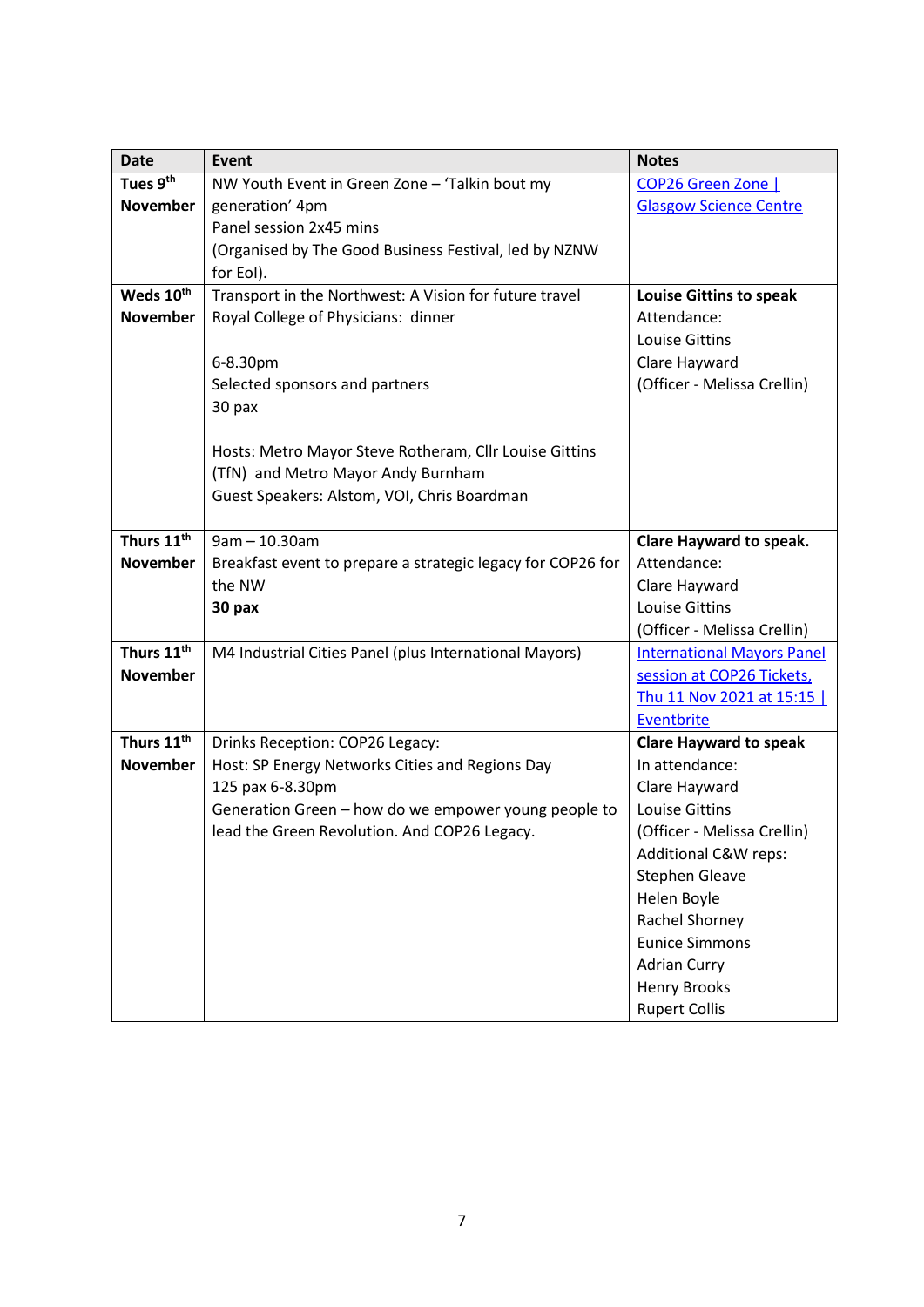| Co<br>unt               | Group                                 | Prior<br>ity   | <b>Theme</b>                                         | <b>Projects</b>                                                                 |
|-------------------------|---------------------------------------|----------------|------------------------------------------------------|---------------------------------------------------------------------------------|
| 1                       | <b>Net Zero</b><br>Roadmap            | $\mathbf{1}$   | Decarbonisation and<br>retrofitting of housing stock | A study to assess the scale of investment needed<br>and develop a roadmap       |
| $\overline{2}$          |                                       | $\overline{2}$ | Developing a Circular<br>Economy                     | To be developed                                                                 |
| 3                       |                                       | $\overline{2}$ | Decarbonisation of energy<br>distribution systems    | Build the UK's first net zero carbon industrial<br>cluster                      |
| 4                       |                                       |                |                                                      | Develop our energy R&D and innovation<br>infrastructure/eco-system              |
| 5                       |                                       |                |                                                      | Attract low carbon/net zero investment                                          |
| $\boldsymbol{6}$        | <b>Transport</b>                      | $\mathbf{1}$   | Encouraging zero-emission                            | Creation of a zero-emission transport Plan                                      |
| $\overline{\mathbf{z}}$ |                                       | $\overline{2}$ | Vehicles                                             | Strengthening the second-hand EV market                                         |
| 8                       |                                       | $\mathbf{1}$   | <b>Encourage Bus Use</b>                             | Integrated electric ticketing/timetabling study                                 |
| 9                       |                                       | $\overline{2}$ |                                                      | Create a shared transport pilot study (town to<br>rural areas) for young people |
| 10                      |                                       | $\mathbf{1}$   | Liveable city and town<br>centres                    | A step by step guided develop streets for all                                   |
| 11                      |                                       | $\overline{2}$ | <b>Alternative Fuels</b>                             | Waste Plastic to Fuel                                                           |
| 12                      | <b>Sustainable</b><br><b>Land Use</b> | $\mathbf{1}$   | Insetting-Offsetting/<br><b>Natural Capital</b>      | Study to identify investment opportunities from<br>the Natural Capital Audit    |
| 13                      |                                       |                |                                                      | Create new natural and biodiverse green spaces<br>and encourage use             |
| 14                      |                                       | $\overline{2}$ | Agriculture                                          | To be developed                                                                 |
| 15                      |                                       | $\overline{2}$ | Energy generation                                    | Renewable energy generation study                                               |
| 16                      | Inclusivity                           | $\mathbf{1}$   | <b>Ensuring Inclusive Growth</b>                     | Data hub/Coordination forum                                                     |
| 17                      |                                       |                |                                                      | <b>Positive Action Toolkit</b>                                                  |
| 18                      |                                       |                |                                                      | Environmental Sustainability Inclusivity Toolkit                                |
| 19                      |                                       |                |                                                      | <b>Supporting Social Enterprises</b>                                            |
| 20                      |                                       |                |                                                      | Anchor network (and social value)                                               |

# **Appendix 2 – Sustainable and Inclusive Growth Commission list of investible projects**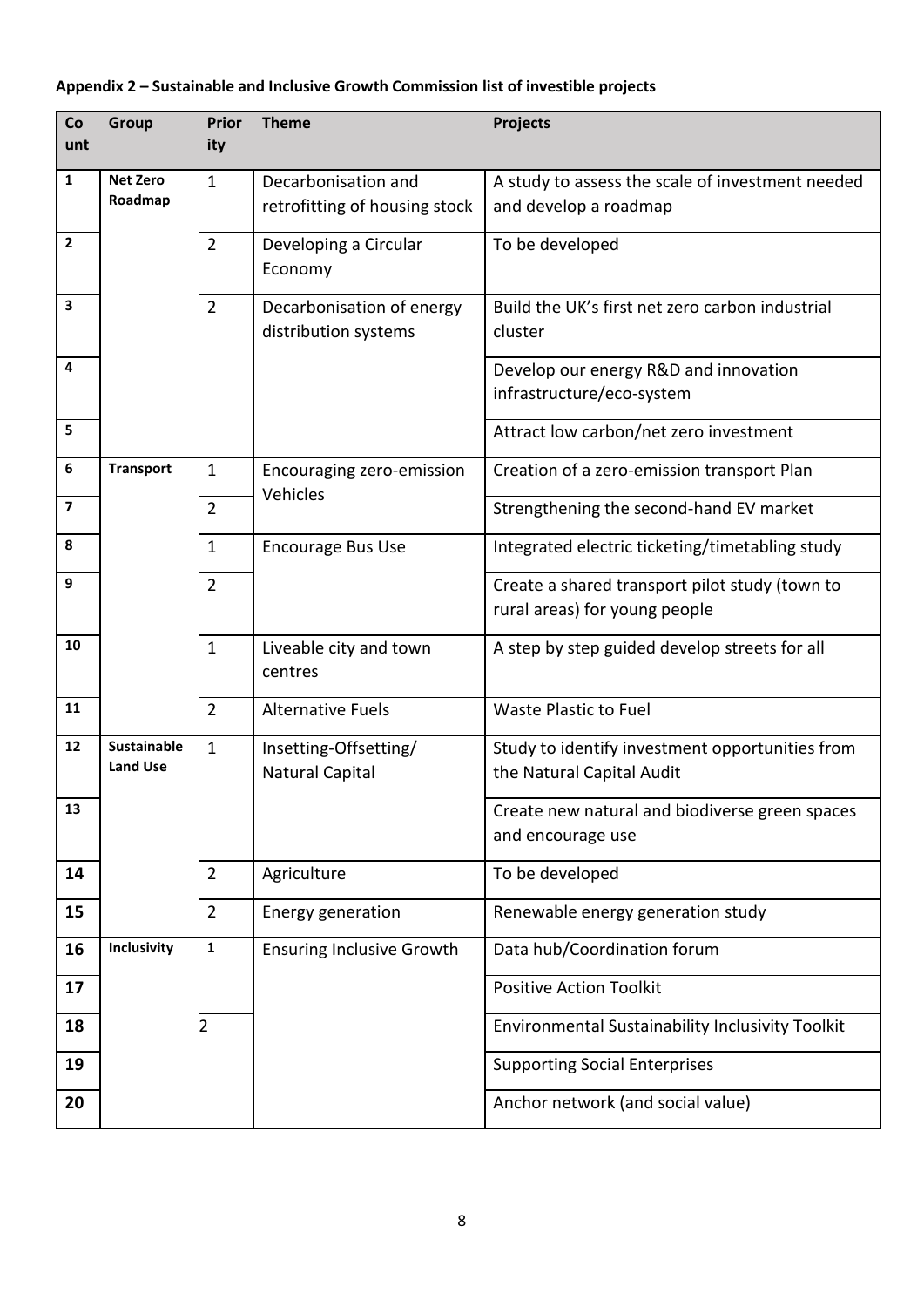## **Appendix 2 - SIGC Working Groups and Membership**

During recent months the support around the Commission has changed significantly. The working groups are supported by the SIGC Secretariat overall (Melissa Crellin and Norbert Magos) and additional officer policy support and expert support has been identified for each subgroup according to specialist areas. Commissioners are shown in italics.

| Name of group                  | <b>Chair</b>                          | <b>Group members</b>                                                                  | <b>Officer support</b>                                                                                          | <b>Expert support</b>                                                       | <b>Inclusivity Rep</b>                      |
|--------------------------------|---------------------------------------|---------------------------------------------------------------------------------------|-----------------------------------------------------------------------------------------------------------------|-----------------------------------------------------------------------------|---------------------------------------------|
| Net Zero<br>Roadmap            | Cllr Sam Corcoran,<br><b>CEC</b>      | Cllr Sam Corcoran, CEC<br>Adrian Curry, Encirc<br>Mark Howden, Peaks & Plains         | Ralph Kemp, CEC                                                                                                 | Karen Whitehead, CEC<br>Helen Boyle, Cadent<br>Alec Gaston, Peaks & Plains  | Clare Latham,<br>CWCC                       |
| Transport                      | Robert Davis, EA<br>technology        | Robert Davis, EA technology<br>Rachel Shorney, SPEN<br>Annette McDonald, Tatton Group | Roy Newton, C&W LEP                                                                                             | Elaine Meskhi, Cenex                                                        | TBC                                         |
| Climate Change<br>and Land Use | Annette<br>MacDonald, Tatton<br>Group | Annette MacDonald, Tatton Group<br>James Hall, Cholmondeley Estate<br>Cllr Matt Bryan | Melissa Crellin, C&W LEP                                                                                        | Niall MacFayden, CWCC<br>Paul Nolan, CWCC<br>Matthew Clegg, Binnies         | Chantal Davies,<br>University of<br>Chester |
| Inclusive Economy              | TBC                                   | <b>Cllr Richard Beacham</b><br>Chantal Davies, University of<br>Chester               | Charles Jarvis, CEC<br>Eleanor Blackburn, WBC<br>Catherine Walker<br>Clare Latham, CWCC<br>Pat Jackson, C&W LEP | Cllr Nick Mannion, CEC<br>Hannah Cotton, Equalies<br>David Perfect, Retired | N/A                                         |
| Funding and<br>Finance         | Helena Anderson,<br>Ikigai Capital    | Clare Hayward, C&W LEP                                                                | Ian Brooks, C&W LEP                                                                                             | Lauren Pamma, Green Finance<br>Institute                                    | N/A                                         |

The Funding and Finance Group will not be generating independent proposals but rather supporting the other working groups with their investable projects.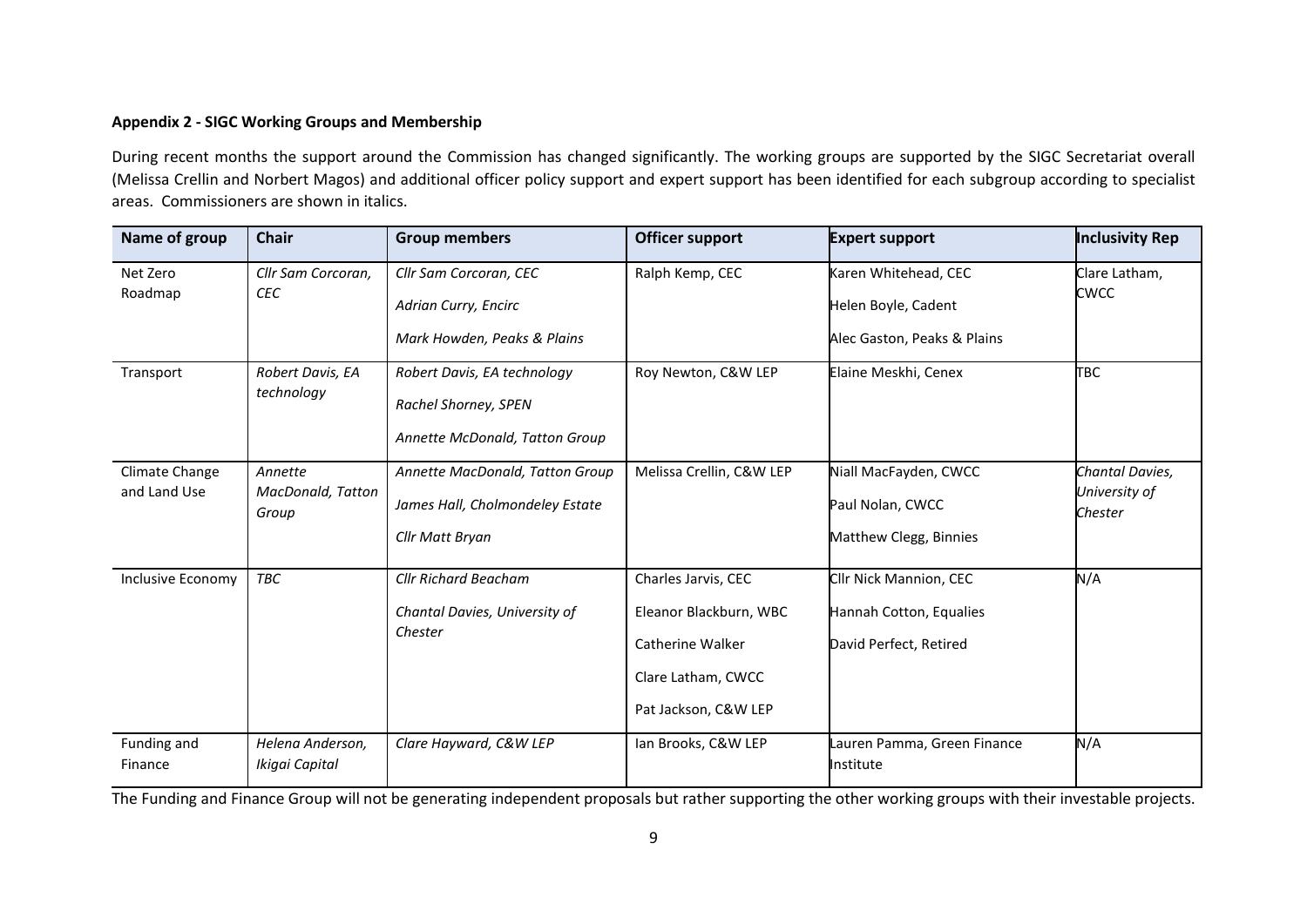## **Key Proof Points for C&W Low Carbon / Net Zero Industry Technology and Innovation Credentials**

## **November 2021**

• **First large-scale hydrogen production plant in the UK – HyNet**

## HyNet Hydrogen Production Plant – the UK's first large[-scale low carbon hydrogen facility \(h2](https://www.h2-view.com/story/hynet-hydrogen-production-plant-the-uks-first-large-scale-low-carbon-hydrogen-facility/#:~:text=At%20the%20heart%20of%20HyNet%20will%20sit%20the,%28FEED%29....%20to%20continue%20reading%20you%20must%20be%20subscribed) [view.com\)](https://www.h2-view.com/story/hynet-hydrogen-production-plant-the-uks-first-large-scale-low-carbon-hydrogen-facility/#:~:text=At%20the%20heart%20of%20HyNet%20will%20sit%20the,%28FEED%29....%20to%20continue%20reading%20you%20must%20be%20subscribed)

The HyNet hydrogen production and carbon capture and storage project based around the Ellesmere Port Industrial Area was chosen as one of the industrial decarbonisation Track 1 clusters, which means they will be one of the first two industrial clusters in the UK with government support and funding to get carbon capture and storage operational. HyNet claims it is the first large-scale low carbon hydrogen facility in the UK.

• **One of the first glass furnaces in the world to use hydrogen and green electricity – Encirc**

First ultra low carbon glass by 2025 [Encirc move towards hydrogen melting | Glass Worldwide Magazine](https://www.glassworldwide.co.uk/industry-announcements/encirc-move-towards-hydrogen-melting)

• **First to have an all-electric vehicle manufacturing plant in the UK – Vauxhall** 

[https://www.bing.com/search?q=vauxhall+all+electric+vehicle+manufacturing+ellesmere+port&qs=](https://www.bing.com/search?q=vauxhall+all+electric+vehicle+manufacturing+ellesmere+port&qs=n&form=QBRE&msbsrank=1_1__0&sp=-1&pq=vauxhall+all+electric+vehicle+manufacturing+ellesmere+por&sc=1-57&sk=&cvid=4D0B577D4F364A7A83499DFA5424A3F8) [n&form=QBRE&msbsrank=1\\_1\\_\\_0&sp=-](https://www.bing.com/search?q=vauxhall+all+electric+vehicle+manufacturing+ellesmere+port&qs=n&form=QBRE&msbsrank=1_1__0&sp=-1&pq=vauxhall+all+electric+vehicle+manufacturing+ellesmere+por&sc=1-57&sk=&cvid=4D0B577D4F364A7A83499DFA5424A3F8)

[1&pq=vauxhall+all+electric+vehicle+manufacturing+ellesmere+por&sc=1-](https://www.bing.com/search?q=vauxhall+all+electric+vehicle+manufacturing+ellesmere+port&qs=n&form=QBRE&msbsrank=1_1__0&sp=-1&pq=vauxhall+all+electric+vehicle+manufacturing+ellesmere+por&sc=1-57&sk=&cvid=4D0B577D4F364A7A83499DFA5424A3F8)

[57&sk=&cvid=4D0B577D4F364A7A83499DFA5424A3F8](https://www.bing.com/search?q=vauxhall+all+electric+vehicle+manufacturing+ellesmere+port&qs=n&form=QBRE&msbsrank=1_1__0&sp=-1&pq=vauxhall+all+electric+vehicle+manufacturing+ellesmere+por&sc=1-57&sk=&cvid=4D0B577D4F364A7A83499DFA5424A3F8)

- Cheshire and Warrington LEP very much welcomes Stellantis/ Vauxhall's decision to investment in a new model at Ellesmere Port, one of the largest and best known manufacturers in our region, securing hundreds of jobs and thousands more in the supply chain
- The decision to invest in a new electric van fits with the LEP's ambitions for Ellesmere Port to be the UK's first net zero carbon industrial cluster
- Local partners (LEP, CWAC, Cheshire College) have worked hard to create a local investment package that complements the Government's support
- Our local investment package includes business rate discount, a skills and training package through the College and crucially an energy investment programme\* that will help the plant to achieve net zero carbon by 2030.
- This means that not only will the vehicles coming out the Vauxhall plant in Ellesmere Port be green, the plant itself will be green

\*Note – the energy investment package will support the plant to improve its energy efficiency and switch to green energy sources and includes a range of investments in renewable energy and energy efficiency measures that will help the plant to reach a net zero carbon position by 2030.

## • **First hydrogen refuelling station in the NW – Storengy/CEC**

Project Vanguard - Storengy UK, in partnership with Cheshire East Council, has built the first green hydrogen refuelling station of its kind in the NW in Middlewich, Cheshire. The facility produces hydrogen in the greenest way possible – using an electrolyser connected to solar panels. This will provide safe, clean hydrogen fuel, which will be pumped into dual-fuel bin trucks used by the Council and a Storengy works vehicle. The project will see a reduction of diesel usage by more than 10,000 litres per year, reducing CO2 emissions and improving local air quality benefits.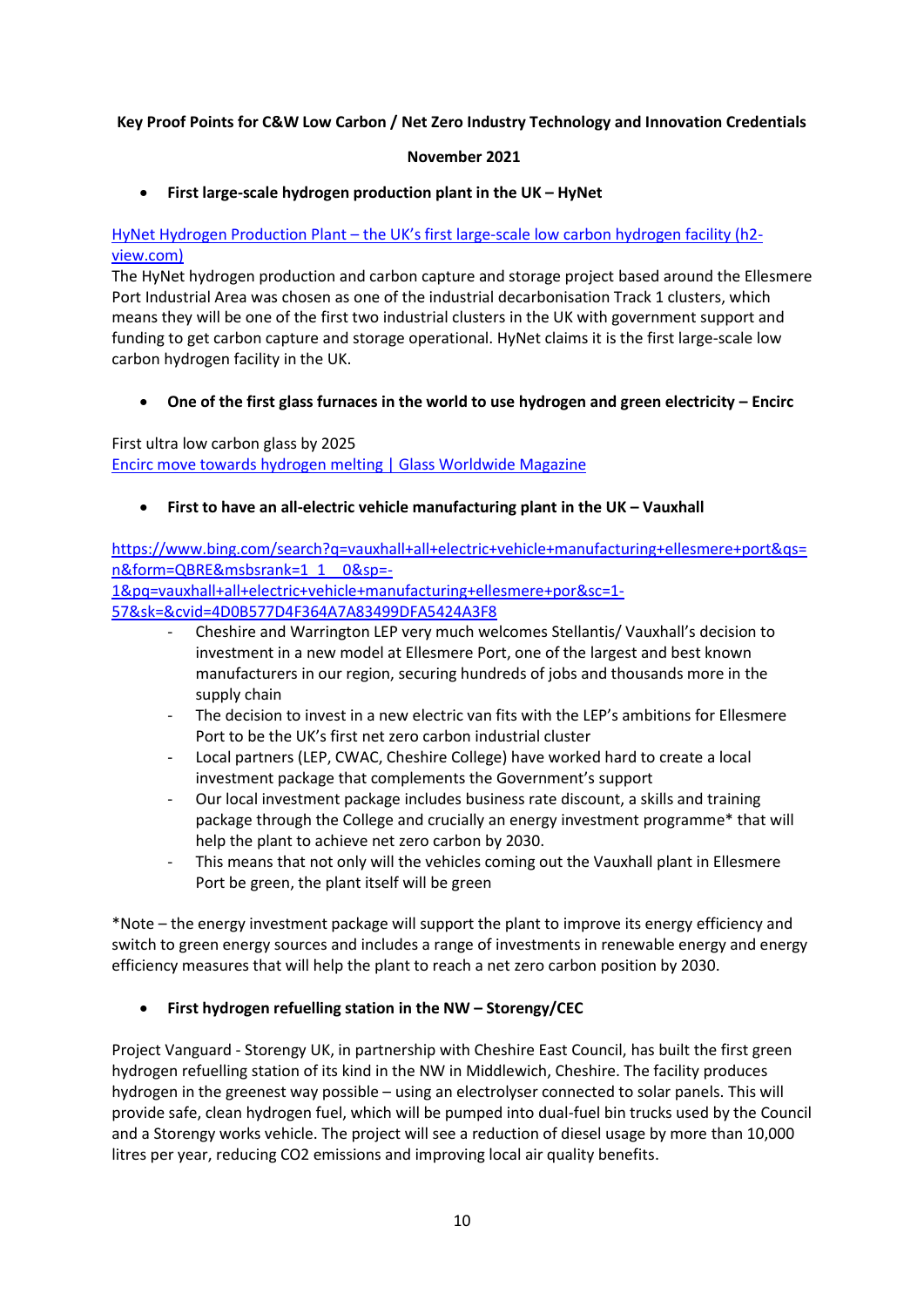• **First plastic to hydrogen recycling unit consented in the UK – Protos (Peel) and associated low carbon projects** 

[Planning Consent for UK's First Waste Plastics to Hydrogen Facility at Protos Site | Waste](https://waste-management-world.com/a/planning-consent-for-uk-s-first-waste-plastics-to-hydrogen-facility-at-protos-site)  [Management World \(waste-management-world.com\)](https://waste-management-world.com/a/planning-consent-for-uk-s-first-waste-plastics-to-hydrogen-facility-at-protos-site) UK's First £165m Plasti[c Park to Recycle 367,500 Tonnes of Plastic \(energyindustryreview.com\)](https://energyindustryreview.com/environment/uks-first-165m-plastic-park-to-recycle-367500-tonnes-of-plastic/#:~:text=Two%20facilities%20at%20the%20Plastic%20Park%20have%20already,them%20for%20use%20in%20making%20new%20packaging%20products.) (in planning currently) BECCS Project Ince Biomass [plant chosen as site for innovative carbon capture technology project](https://www.protos.co.uk/news/news-ince-biomass-plant-chosen-as-site-for-innovative-carbon-capture-technology-project/)  [\(protos.co.uk\)](https://www.protos.co.uk/news/news-ince-biomass-plant-chosen-as-site-for-innovative-carbon-capture-technology-project/)

• **First most densely monitored low voltage network in the UK (and possibly the world) for smart energy innovation – EA Technology/SPEN/Energy Innovation District** 

## *Delivering Network Visibility in Cheshire's Energy Innovation District (*[Delivering Network Visibility |](https://netzerocheshire.eatechnology.com/delivering-network-visibility/)  [Net Zero Cheshire \(eatechnology.com\)](https://netzerocheshire.eatechnology.com/delivering-network-visibility/)*)*

As we continue on our transition to Net Zero, data, particularly from the low voltage network, will become increasingly important. Historically, there has been little requirement for detailed data relating to this part of the electrical network, but new demands on the network, from our cars, to the way we heat/cool, or power our homes and the ways (and locations) we generate electricity will change the traditional power flows, creating the need to monitor and manage it.

Led by EA Technology in partnership with SP Energy Networks, this project is facilitating secure, low carbon and equitable energy in the region – promoting indigenous growth, encouraging inward investment and stimulating innovation. We have installed our VisNet monitoring equipment into 673 Low Voltage (LV) substations within the Energy Innovation District sub-region (Chester, Ellesmere Port, Frodsham). This has created one of, if not the most monitored LV electricity networks in the world. We are providing near real-time data streams from the LV network, improving network reliability, and providing the visibility to facilitate active consumer engagement.

They are also working with SP Energy Networks to monitor power usage at COP26 in Glasgow using the same technology.

## • **(subject to planning) First sustainable aviation fuel pipeline direct to airport in the UK – Fulcrum Northpoint**

Manchester Airports Group (MAG) and Fulcrum BioEnergy recently signed a Memorandum of Understanding (MOU) establishing a partnership committed to develop and deliver Sustainable Aviation Fuels (SAF) in the UK. The transport of Sustainable Aviation Fuel (SAF) direct from the proposed production plant in Stanlow, Cheshire, Fulcrum Northpoint, to Manchester Airport via an existing pipeline will be a first for the UK. The MOU looks to maximise the opportunities SAF can bring to the North West and the UK by decarbonising aviation, promoting the circular economy, supporting a sustainable recovery from the COVID-19 pandemic and promoting green skills and green jobs.

And the announcement last week that Fulcrum will create its first bio-refinery facility outside the US in a deal with Essar's subsidiary company Stanlow Terminals Limited.<sup>1</sup>

<sup>1</sup> <http://www.essaroil.co.uk/news/sustainable-aviation-fuel-plant-set-for-take-off-at-stanlow/>